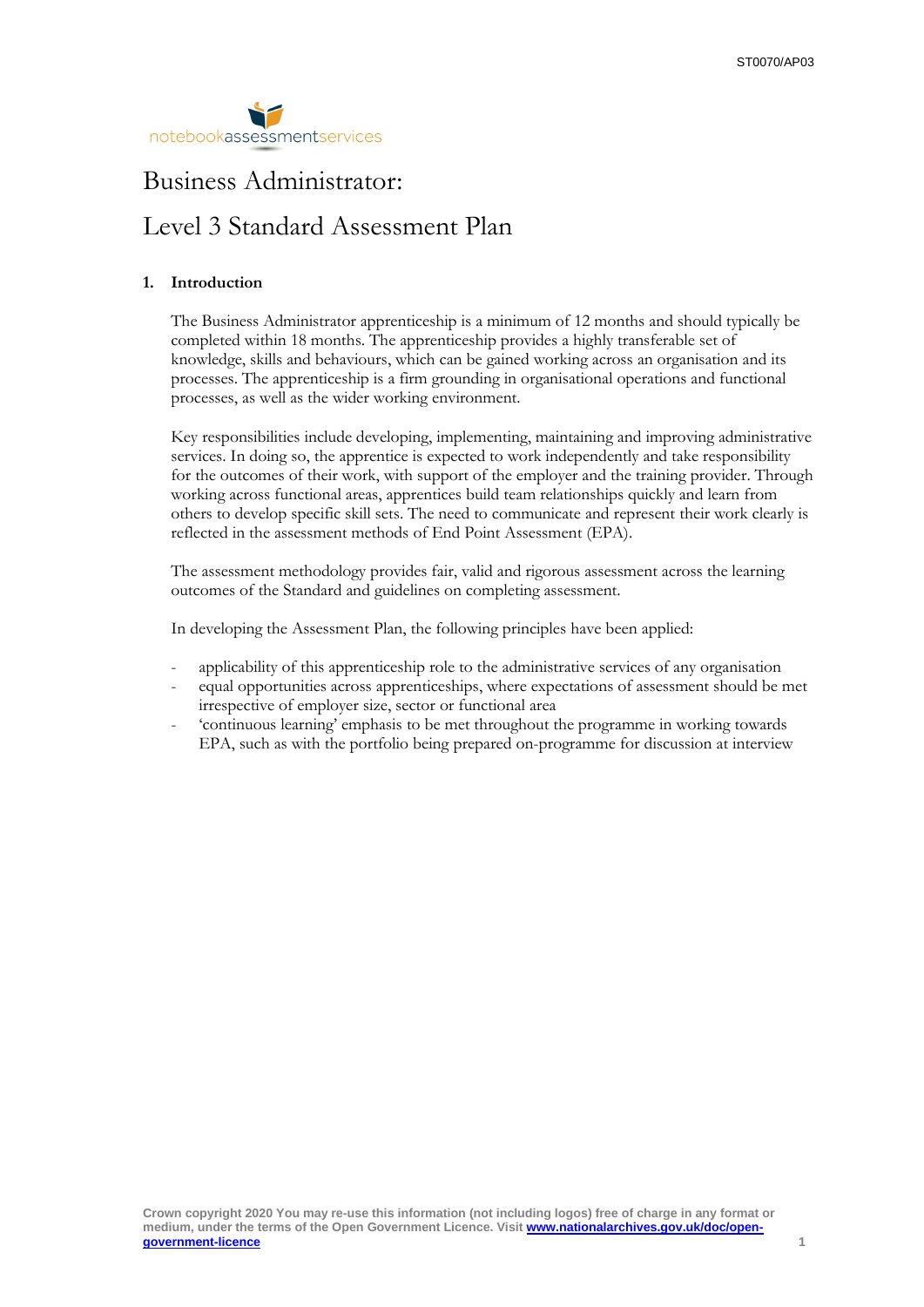## **2. Assessment Methodology**



#### **3. Assessment structure**

#### **a) Pre-gateway**

Learning progress to be supported by regular 1-to-1s between the apprentice and the employer.

These sessions should:

- set learning goals
- track apprentice progress
- create a forum for coaching and guidance
- co-ordinate 20% of apprentice time being spent in off-the-job training.

It is recommended that the training provider should periodically make contact with the employer; typically for 15-30 minutes every 6 weeks, depending on requirements of the employer and the apprentice. Any gaps should be identified that may prevent the apprentice meeting the learning outcomes of the apprenticeship. For example, the training provider and employer can discuss types of work and responsibilities of the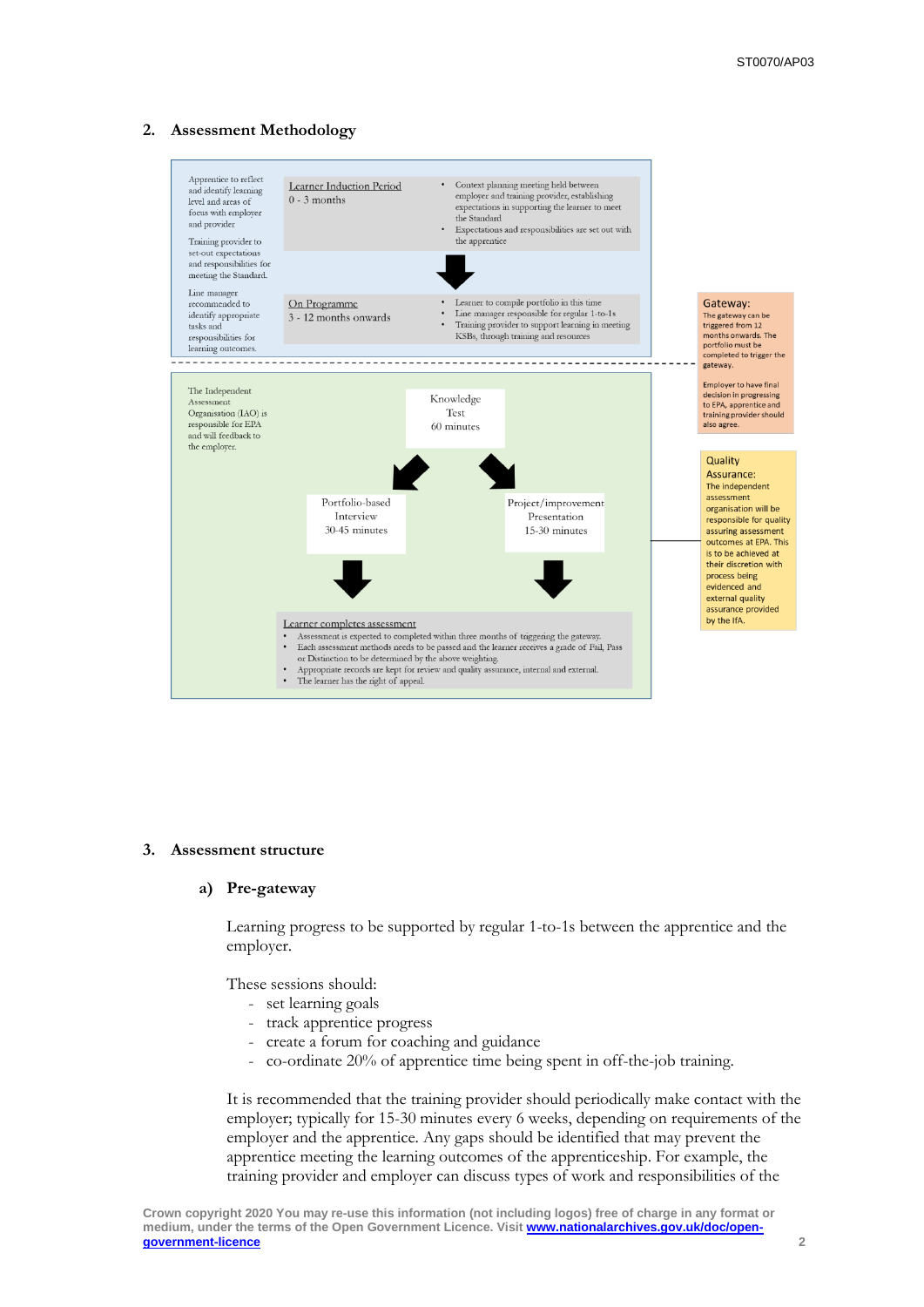apprentice to assess whether this is suitable in meeting the Standard. The training provider should support with tutorials and appropriate resources.

#### **b) Gateway for the End Point Assessment**

The End Point Assessment (EPA) can only be triggered after 12 months of starting the apprenticeship and is dependent on when the employer and training provider decide the apprentice is ready. EPA is typically expected to conclude within 3 months. The employer has the final decision to progress the apprentice to EPA. The apprentice and training provider should feel confident the learning outcomes have been achieved.

#### Training provider:

Ahead of EPA, the training provider should support the apprentice in meeting the Standard and then judge whether the apprentice has successfully met those learning outcomes to trigger EPA. Level 2 English and maths will need to be completed before triggering EPA. In considering these factors, the training provider is able to advise the employer when the apprentice is ready for EPA for the employer to decide.

#### Employer:

The employer makes the final decision to progress the apprentice to EPA, by reviewing the Portfolio of Learning and performance of the apprentice in meeting the Standard. The employer confirms whether digital skills have been shown and the apprentice is recognised for on-the-job IT skills. If the employer feels that the apprentice has met the learning outcomes, and is competent in the apprenticeship role, they should progress the apprentice to EPA.

#### Apprentice:

The apprentice makes every effort to have gained the knowledge, skills and behaviour across the Standard, as demonstrated in their Portfolio of Learning and 1 to-1s. The project is to be completed before the gateway can be triggered. The apprentice must complete Level 2 English and maths before progressing to EPA, if not completed prior to the apprenticeship. The apprentice should be aware of the process for EPA and what should be specifically required of them, agreeing to undertake the EPA.

#### **c) Assessment methods**

The EPA consists of three elements, all of which may be completed online. All assessment methods need to be passed. Each assessment method should directly assess the knowledge, skills and behaviours of the Standard. The assessor has the final decision.

#### **Knowledge Test**:

The apprentice undertakes a multi-choice test to last a maximum of 60 minutes and include 50 equally weighted multi-choice questions with four possible answers each. The assessment should typically be passed before the apprentice progresses to the interview and presentation. The test is to be completed online and requires invigilating.

**Responsibilities:** The EPAO is responsible for creating a question bank.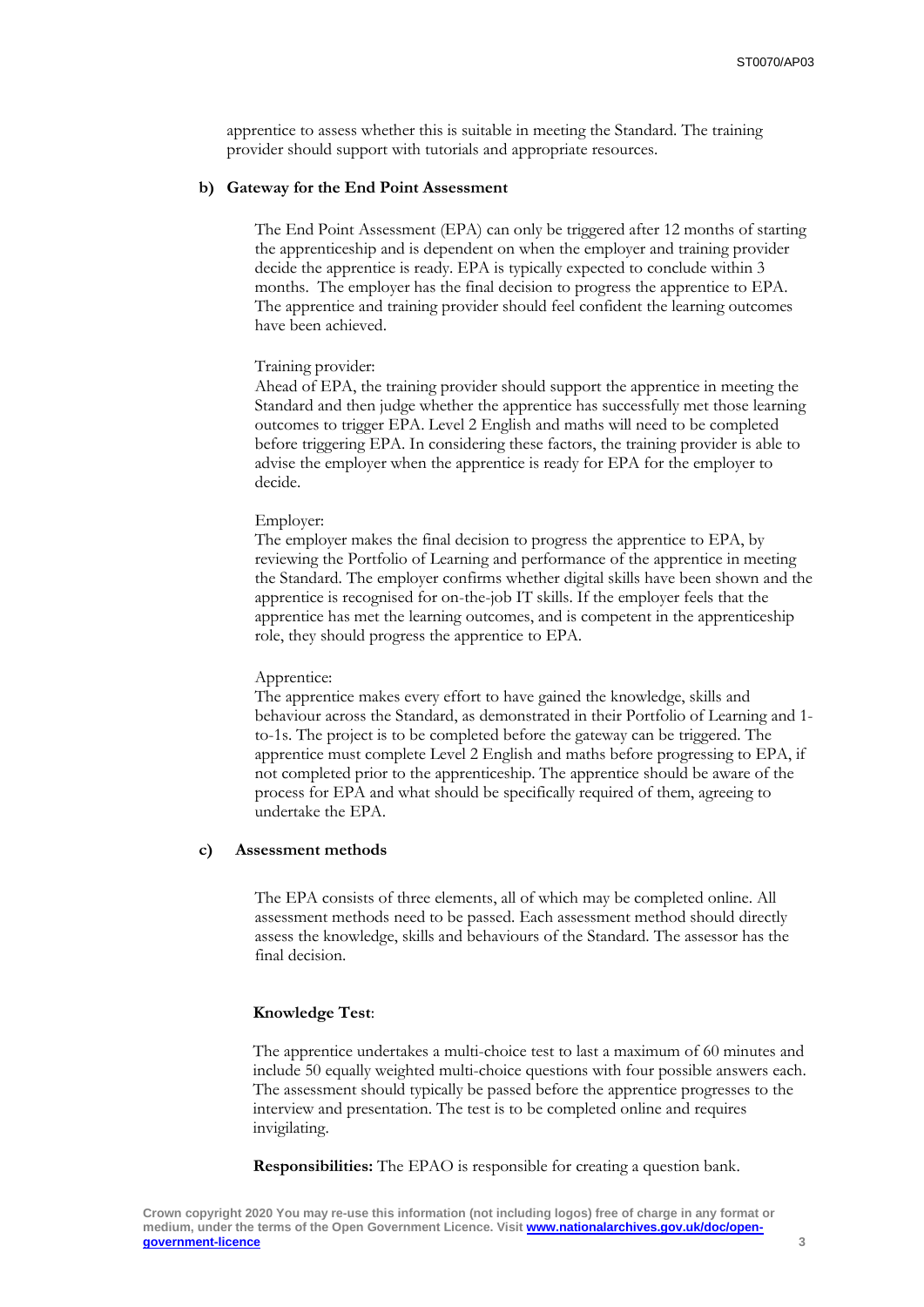**Core KSBs:** The test predominantly focuses on non-organisation specific knowledge outlined in the Standard. This includes relevant regulation and laws, business fundamentals and project management principles. Please view annexed table for the minimum KSBs to be assessed.

### **Portfolio-based Interview**:

The interview is for 30-45 minutes and graded by the Independent End-point Assessment Organisation (EPAO). The Portfolio of Learning provides a structure for this conversation. The Portfolio should provide at least one piece of evidence for each of the minimum KSBs outlined in the Assessment Methods and Grading annexed table. This should be submitted to the EPAO a month prior to interview. Evidence is gathered on-programme and the employer should facilitate this through relevant tasks and support, as outlined in the annexed table. The training provider should support where needed. The employer and training provider should review the Portfolio with the apprentice and make a judgement on whether they should be progressed to EPA. The interview assesses understanding and learning shown in the Portfolio; the Portfolio is not directly assessed.

The interview assesses:

- understanding of the portfolio to validate competence shown
- self-reflection of performance, demonstrating knowledge and how appropriate skills and behaviours have been applied
- judgement and understanding to explain appropriate examples.

The Portfolio of Learning contains evidence of:

- a minimum of 8-12 pages is expected for consistency
- at least one of each of the minimum knowledge, skills and behaviours as outlined in the annexed Methods and Grading table
- practical observation and/or evaluation by the employer to be included, such as acknowledgement of a skill shown or evidencing work completed on a particular project with manager comments, which is then discussed at interview
- Note: the portfolio is not directly assessed; it is used to frame discussion at interview, where KSBs are to be demonstrated.

**Responsibilities:** knowledge of the portfolio is to be assessed at interview by the EPAO. The training provider is responsible for providing guidance on compiling the portfolio on-programme, which is to be reviewed by the employer and training provider prior to triggering EPA. The employer should provide suitable work for the apprentice to apply themselves to and discuss at interview.

**Core KSBs**: Application of learning in the workplace is assessed by talking through examples and specific KSBs shown. Particular areas include the purpose of their organisation and value of their own role, quality in producing records or documents, and professional behaviours including respect and personal qualities. Please view annexed table for the minimum KSBs to be assessed.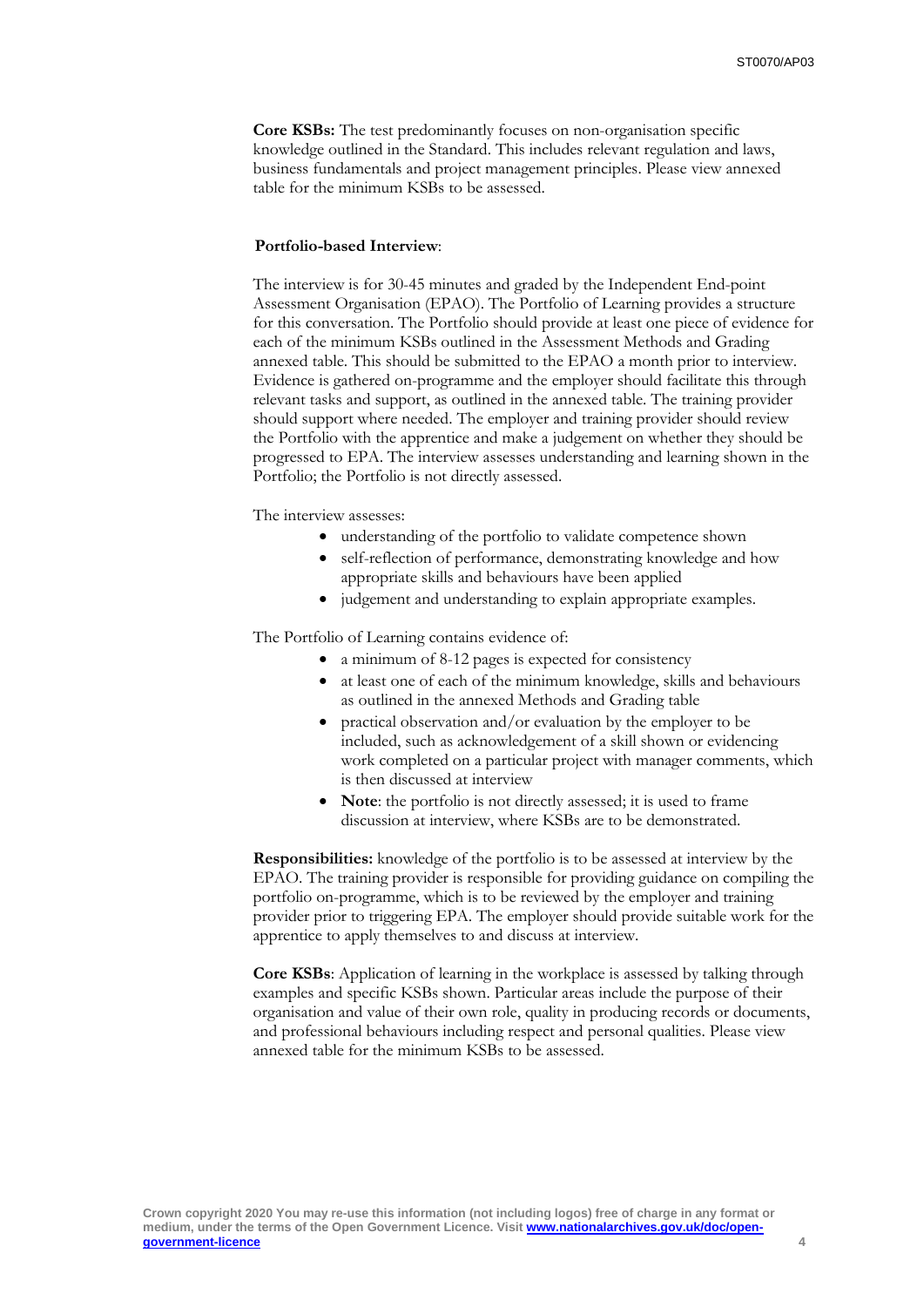#### **Project Presentation**:

The apprentice delivers a presentation to the EPAO on a project they have completed or a process they have improved. The presentation lasts 10-15 minutes, with a further 10-15 minutes for a Q&A session. The project is completed from month 9 of the apprenticeship and should be completed prior to EPA being triggered. The project is submitted to the EPAO and they provide a question to answer in the presentation, for example:

- How have you improved a process or operating practice?
- What were the steps you took to implement the project?
- What worked well and how would you improve the results in future?

The presentation should summarise the aim, outcome and responsibilities of the KSBs shown in the project. The presentation should demonstrate how they approached a task and the skills shown in doing so, building towards how they would improve the results going forward.

The presentation is expected to be produced using Microsoft Office PowerPoint or Prezi, demonstrating a minimum level of IT skills.

Further requirements:

- A project or process improvement should account for 21-35 working hours, over the apprenticeship, to adequately apply themselves
- Must be work-based; incorporating scoping, planning, managing, communicating to stakeholders, monitoring and reporting results
- The apprentice chooses the project/process improvement with the guidance of the employer and training provider

**Responsibilities:** The training provider and employer are responsible for supporting the apprentice on what could be a suitable project or process improvement, in line with guidance from the EPAO.

**Core KSBs:** The presentation focuses on the skills required to complete a project or process improvement include planning and organisation, project management, demonstrating quality standards and decision making in prioritising areas of focus. Evidencing these skills in the presentation is coupled with effective communication in delivery. Please view annexed table for the minimum KSBs to be assessed.

#### **d) Weighting and grading of assessment methods**

The knowledge test should typically be passed, before progressing to interview and presentation. All methods are weighted equally. Grade boundaries are provided for each method.

The below descriptions provide expectations for the grading levels and a further specified criteria is annexed in a table for each KSB.

#### **Grading scale:**

#### **Fail – apprentice has not met the pass criteria**

The apprentice has not sufficiently evidenced the knowledge, skills and behaviours to meet the Standard. There has been a shortfall in demonstrating the KSBs on at least one of the assessment methods.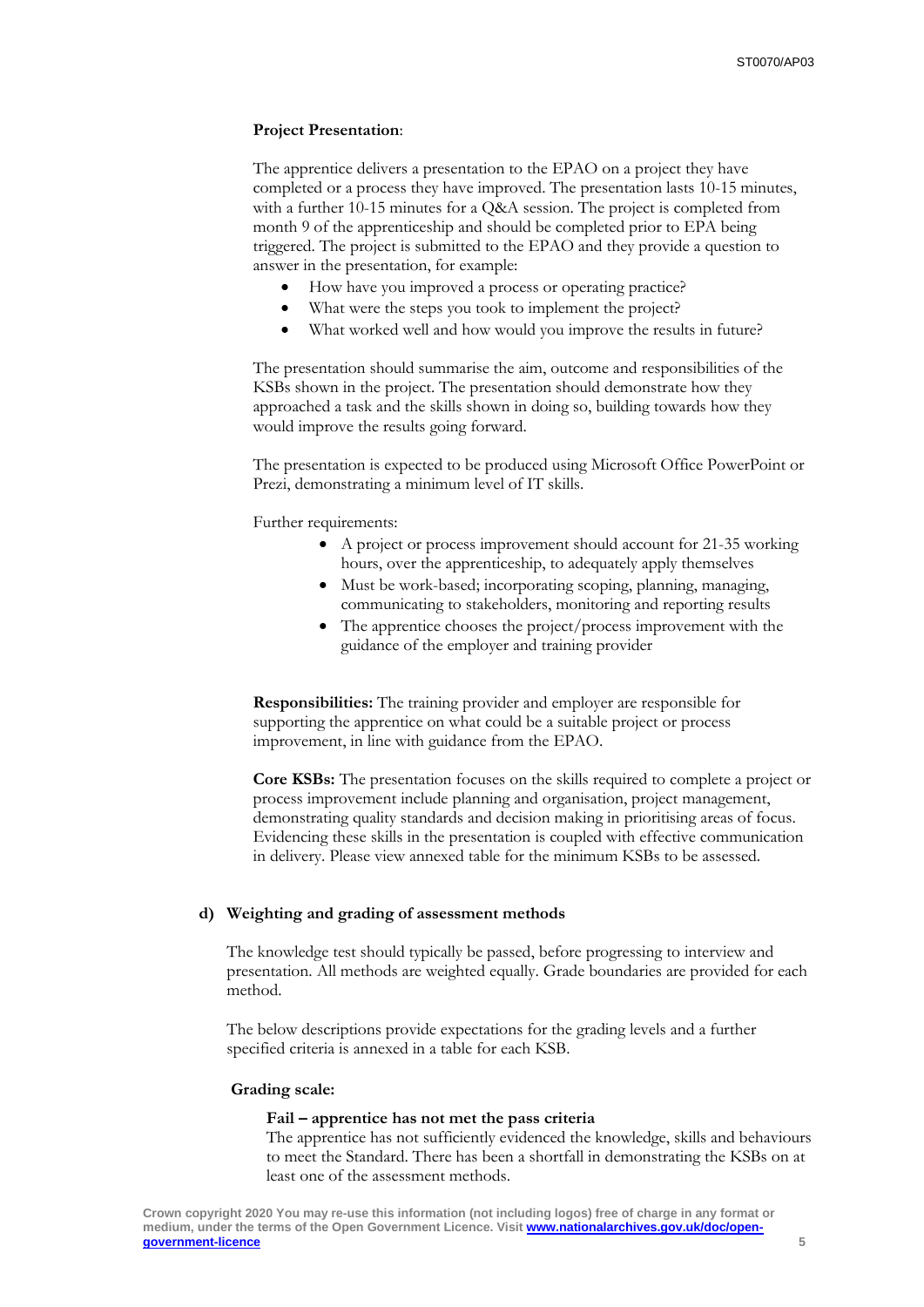**Pass – apprentice has met the pass criteria in all assessment methods** The apprentice has shown an adequate level of performance across the Standard. They can evidence a basic level of knowledge, understanding and application in demonstrating the learning outcomes. In particular, use of basic IT packages, communicating with different stakeholders, producing accurate records and documentation, and demonstrating learning of the working environment.

## **Distinction – apprentice has met the pass and distinction criteria in all assessment methods**

The apprentice has shown a high degree of expertise across the Standard. They can evidence knowledge, understanding and application of learning. They can reflect on their own learning, evaluate their own performance and improve their performance in demonstrating specific learning, especially in how their role supports the wider team. Sharing learning with others, and seeking to promote best practice, is likely to warrant a distinction in addition to the other requirements of the Standard.

#### **4. Manageability & Feasibility**

The approach to assessment is to encourage manageability and feasibility for organisations of all sizes, such as SMEs and corporates, as well as organisations in the public and third sectors. The combination of assessment methods has been decided by the employer group to be the most relevant, manageable and feasible. There has been consultation with representatives from training providers and end-point assessment organisations.

The following guidance is specifically intended to encourage manageability and feasibility:

- EPA is triggered when there is consensus between the apprentice, employer and training provider to progress, with the employer having the final decision
- all assessment methods can be completed online to promote options that are affordable and flexible for assessment:
	- the knowledge test is best taken online and should be impartially invigilated
	- e-portfolios are recommended to support progress of the apprentice being monitored by relevant parties, it also limits work being lost and encourages evidence of progress to be gathered throughout the apprenticeship
	- interviews and presentations can be taken online to encourage affordable assessment, suitability for employers of varying size and further evidencing learning outcomes. Either being taken online is optional.
- final agreement should be made on the day of last assessment, with notes, rationale and grading being kept for appropriate quality assurance

#### **5. Affordability & Flexibility**

The employer group estimates 3,000-5,000 total apprentice starts for Business Administrator Level 3 per annum, from their own organisations. The expected cost of EPA is estimated at 15% of the apprenticeship. The employer group have explored affordability and flexibility using their own organisations. Feedback and input from other employers, in addition to the consultation, has been encouraged by keeping a wider communication group.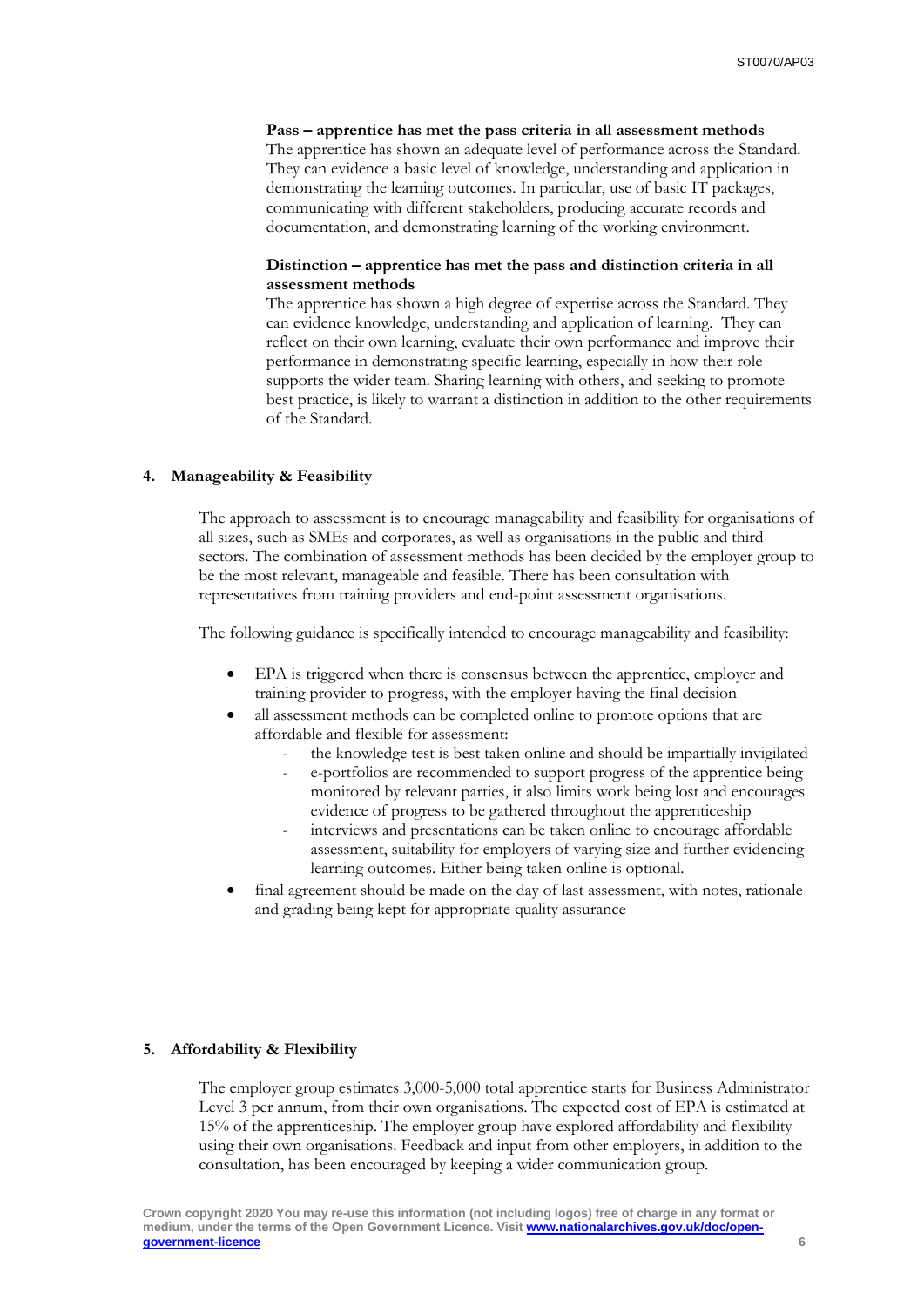## **6. End-Point Assessment Organisations (Internal Quality Assurance)**

The independent end-point assessment organisation (EPAO) needs to be on the Education and Skills Funding Agency's Register of End-point [Assessment Organisations](https://www.gov.uk/government/publications/register-of-apprentice-assessment-organisations) (RoEPAO). In carrying out assessment, the EPAO is responsible for reliable judgements being made at EPA and is to be overseen by the Institute for Apprenticehsips and Technical Education for external quality assurance. The EPAO is responsible for internal quality assurance, with the following guidance given:

- the implementation of detailed marking criteria, clearly explaining how the knowledge, skills and behaviours can be exhibited to achieve a certain level
- production of exemplar materials, which can be used to add further clarity and establish guidelines for assessment against the stated criteria of the Standard
- standardised assessment through use of online methods and accurate reporting of other methods used, evidencing requirements and reaching reliable judgements
- regional, pan-sectoral or national meetings should be held at least every 12 months to encourage standardisation and moderation of assessment process
- assessors are able to deliver reliable assessment through effective use of systems
- consistent internal quality checks on assessors in evidencing learning outcomes

The holistic-focus of the EPA is designed to deliver valid assessment of the apprentice, in meeting knowledge, skills and behavioural requirements across the Standard. These should be demonstrated and evidenced to achieve valid judgement. It is the responsibility of the EPAO to have assessors with relevant functional and sector knowledge. This is in order to undertake valid assessments, in-line with defined requirements of being on the RoEPAO, and follow expected process to achieve a valid assessment.

## **Minimum requirements for the End-pointAssessment Organisation**

Knowledge and experience:

- Health and Safety requirements in the workplace
- Knowledge of organisational structure and processes
- Experience working in or managing administrative functions

#### Qualifications

- Functional Skills at Level 2
- IQA Assessor Award
- TAQA Level 3 Assessors Award is also advantageous

#### **7. External Quality Assurance**

The Institute for Apprenticeships and Technical Education is the body for External Quality Assurance.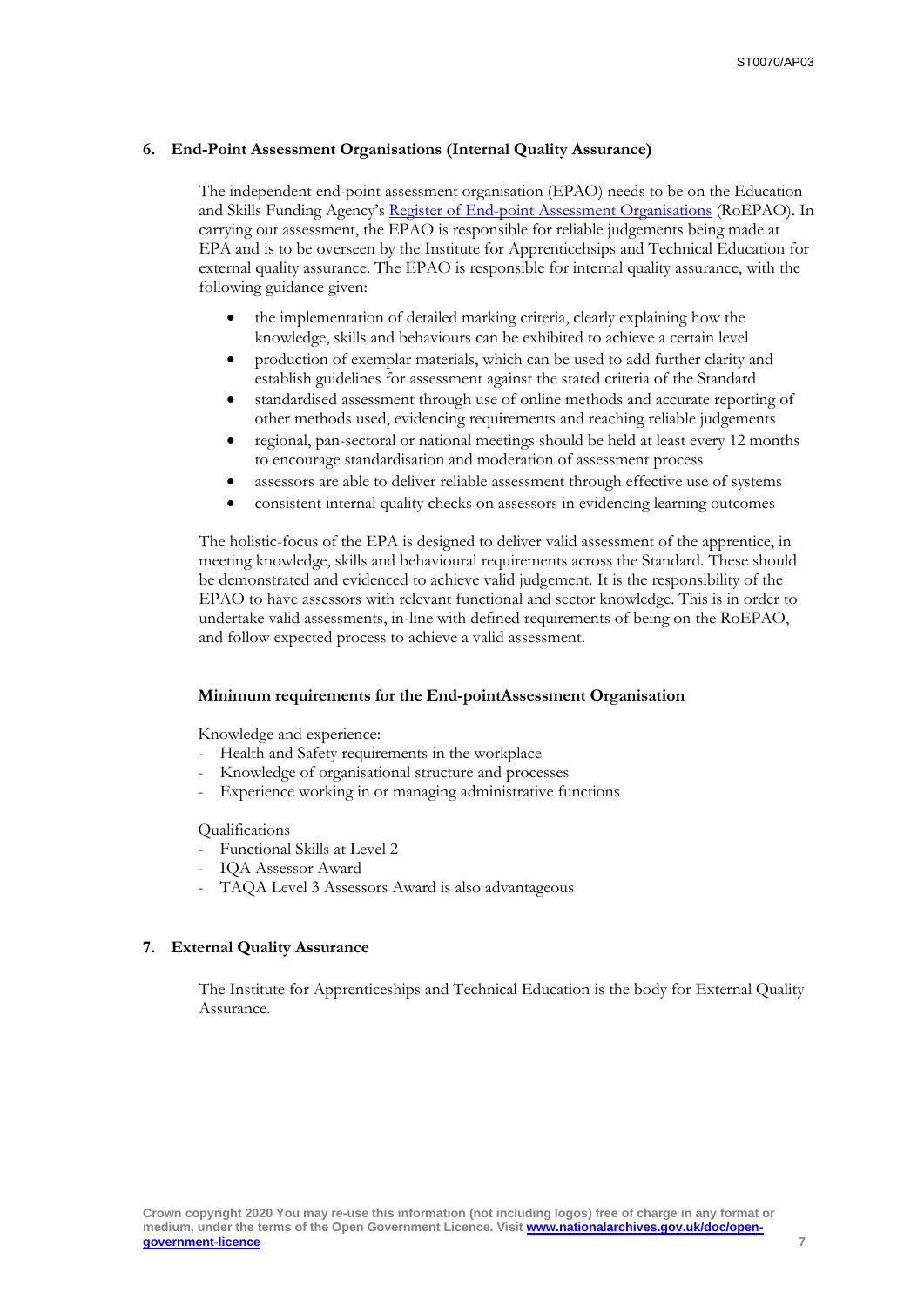## **Annex – Assessment Methods and Grading Criteria**

The below table provides each of the Knowledge, Skills and Behaviours (KSBs) of the Standard with the assessment method to be used. For each of the KSBs, grading criteria are provided for Fail, Pass and Distinction. Each grading criterion is a minimum and additional performance areas, in line with the KSBs and expectations set out below, can contribute to the overall grade for each Assessment Method. The End Point Assessment is a holistic assessment and the KSBs can be indirectly assessed, i.e. demonstrating an assumed level of knowledge, exhibited skill or demonstrated behaviour, if it can be evidenced that the completion of a task or result achieved will have required this.

| Knowledge,<br>Skills and<br><b>Behaviour</b><br>assessed | Description                                                                                                                                                                                                                                                                                                                                                                                                                                                           | Assessment<br>method<br>(Knowledge Test,<br>Project<br>Presentation or<br>Portfolio<br>Interview) | Fail:<br>Apprentice does not<br>meet the pass criteria                                                                                                                | Pass:<br>Apprentice meets all<br>of the below pass<br>criteria                                                                                                                                                                             | Distinction:<br>Apprentice meets all<br>of the pass criteria<br>and all of the below<br>distintion criteria                                                                                                                      |
|----------------------------------------------------------|-----------------------------------------------------------------------------------------------------------------------------------------------------------------------------------------------------------------------------------------------------------------------------------------------------------------------------------------------------------------------------------------------------------------------------------------------------------------------|---------------------------------------------------------------------------------------------------|-----------------------------------------------------------------------------------------------------------------------------------------------------------------------|--------------------------------------------------------------------------------------------------------------------------------------------------------------------------------------------------------------------------------------------|----------------------------------------------------------------------------------------------------------------------------------------------------------------------------------------------------------------------------------|
| <b>Skills</b>                                            | What is required (advancing key skills<br>to support progression to<br>management)                                                                                                                                                                                                                                                                                                                                                                                    |                                                                                                   |                                                                                                                                                                       |                                                                                                                                                                                                                                            |                                                                                                                                                                                                                                  |
| IT                                                       | Skilled in the use of multiple IT<br>packages and systems relevant to the<br>organisation in order to: write letters<br>or emails, create proposals, perform<br>financial processes, record and analyse<br>data. Examples include MS Office or<br>equivalent packages. Able to choose<br>the most appropriate IT solution to<br>suit the business problem. Able to<br>update and review databases, record<br>information and produce data analysis<br>where required. | Portfolio interview<br>or Project<br>presentation                                                 | $\bullet$ Has not<br>demonstrated they<br>can use IT packages<br>• Unable to provide<br>quality examples of<br>when they have used<br>IT packages without<br>mistakes | • Demonstrates they<br>can use IT packages,<br>specifically to write<br>letters or emails, and<br>to record and analyse<br>information<br>• Able to perform<br>tasks relevant to their<br>role using IT<br>packages without<br>supervision | • Consistently<br>demonstrates they<br>can use IT packages<br>and can provide<br>varied, quality<br>examples<br>• Able to perform<br>tasks relevant to their<br>role using IT<br>packages and can<br>coach others in using<br>IT |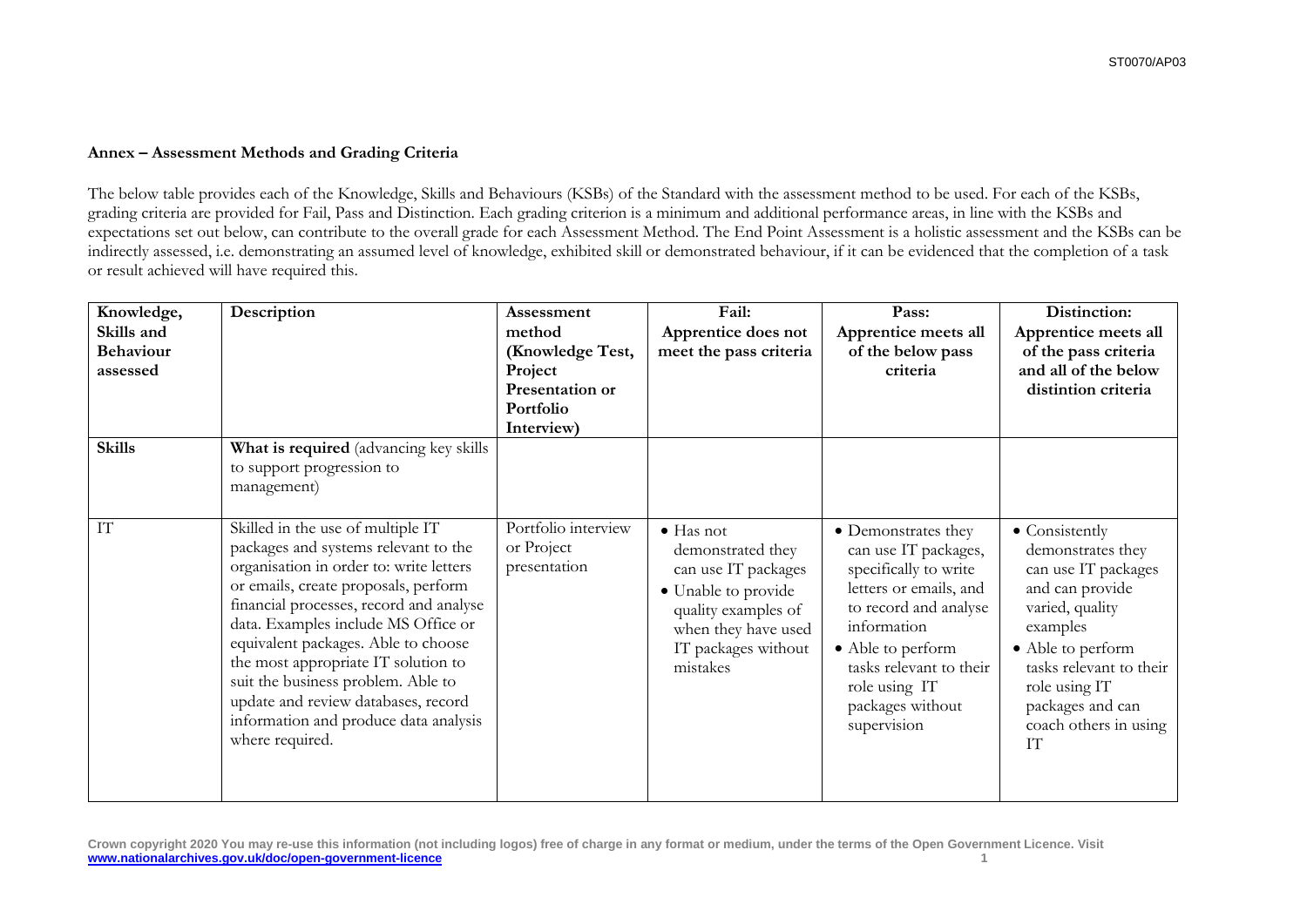| Record and<br>document<br>production | Produces accurate records and<br>documents including: emails, letters,<br>files, payments, reports and proposals.<br>Makes recommendations for<br>improvements and present solutions<br>to management. Drafts<br>correspondence, writes reports and<br>able to review others' work. Maintains<br>records and files, handles confidential<br>information in compliance with the<br>organisation's procedures. Coaches<br>others in the processes required to<br>complete these tasks. | Portfolio interview  | • Frequent mistakes in<br>written<br>documentation,<br>requiring regular<br>correction<br>• Zero or very few<br>workable<br>recommendations<br>are made<br>• Communications<br>not kept confidential | · Records are accurate,<br>rarely require<br>correction and are<br>treated confidentially<br>• Recommendations<br>and solutions only<br>need minor<br>improvements<br>• Supports others in<br>producing<br>documents and can<br>provide examples                                             | • Records are<br>consistently accurate<br>and confidential<br>• Recommendations<br>are insightful, clearly<br>recorded and results<br>in a clear benefit to<br>the organisation<br>• Offers to coach<br>others and good<br>performance is<br>recorded in feedback                                                                |
|--------------------------------------|--------------------------------------------------------------------------------------------------------------------------------------------------------------------------------------------------------------------------------------------------------------------------------------------------------------------------------------------------------------------------------------------------------------------------------------------------------------------------------------|----------------------|------------------------------------------------------------------------------------------------------------------------------------------------------------------------------------------------------|----------------------------------------------------------------------------------------------------------------------------------------------------------------------------------------------------------------------------------------------------------------------------------------------|----------------------------------------------------------------------------------------------------------------------------------------------------------------------------------------------------------------------------------------------------------------------------------------------------------------------------------|
| Decision making                      | Exercises proactivity and good<br>judgement. Makes effective decisions<br>based on sound reasoning and is able<br>to deal with challenges in a mature<br>way. Seeks advice of more experienced<br>team members when appropriate.                                                                                                                                                                                                                                                     | Project presentation | • Frequently makes<br>poor decisions and<br>does not learn from<br>mistakes<br>• Decision making is<br>unreasoned<br>• Reacts<br>unprofessionally to<br>feedback                                     | · Decisions are<br>thought through,<br>using a range of<br>information to make<br>a sound judgement<br>• Challenges<br>appropriately and is<br>polite when doing so<br>• Exercises sound<br>judgement when<br>asking for advice by<br>choosing the<br>appropriate time,<br>manner and person | • Decisions are timely<br>and consistently<br>show good<br>judgement<br>· Decisions are<br>continuously made<br>by thoughtfully<br>considering different<br>information and the<br>risks of any action<br>· Decisions are fully<br>evidenced and<br>justifiable<br>• Consistently behaves<br>and seeks advice in a<br>mature way |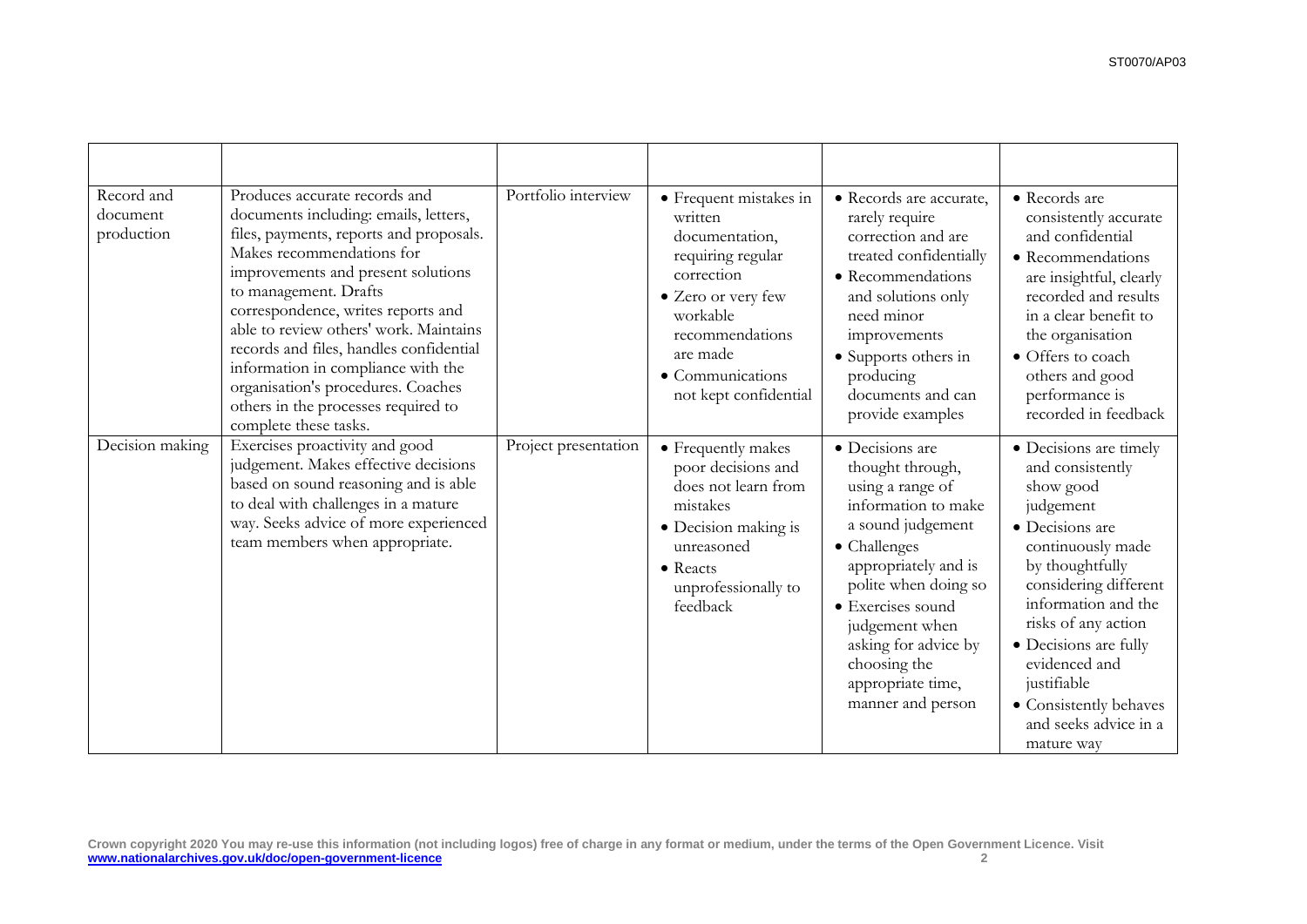| Interpersonal<br>skills | Builds and maintains positive<br>relationships within their own team<br>and across the organisation.<br>Demonstrates ability to influence and<br>challenge appropriately. Becomes a<br>role model to peers and team<br>members, developing coaching skills as<br>they gain area knowledge.                                                                                                                                                                                                | Portfolio interview<br>or Project<br>presentation | • Does not work<br>effectively with<br>others<br>· Does not exhibit<br>role model<br>behaviours<br>• Does not seek to<br>develop coaching<br>skills                                                                                   | · Works effectively<br>with a range of<br>people<br>• Influences and<br>challenges peers<br>when necessary<br>• Supports others in<br>the organisation and<br>demonstrates<br>coaching skills                                                                                                                                                               | • Influences managers<br>as well as peers<br>• Constructively<br>challenges managers,<br>as well as peers,<br>when necessary<br>• Proactively offers to<br>coach others and has<br>had good<br>performance<br>recorded in feedback                                  |
|-------------------------|-------------------------------------------------------------------------------------------------------------------------------------------------------------------------------------------------------------------------------------------------------------------------------------------------------------------------------------------------------------------------------------------------------------------------------------------------------------------------------------------|---------------------------------------------------|---------------------------------------------------------------------------------------------------------------------------------------------------------------------------------------------------------------------------------------|-------------------------------------------------------------------------------------------------------------------------------------------------------------------------------------------------------------------------------------------------------------------------------------------------------------------------------------------------------------|---------------------------------------------------------------------------------------------------------------------------------------------------------------------------------------------------------------------------------------------------------------------|
| Communications          | Demonstrates good communication<br>skills, whether face-to-face, on the<br>telephone, in writing or on digital<br>platforms. Uses the most appropriate<br>channels to communicate effectively.<br>Demonstrates agility and confidence in<br>communications, carrying authority<br>appropriately. Understands and<br>applies social media solutions<br>appropriately. Answers questions from<br>inside and outside of the organisation,<br>representing the organisation or<br>department. | Portfolio interview<br>or Project<br>presentation | • Communication is<br>unclear, either<br>verbally or in writing<br>• Chooses ineffective<br>methods to<br>communicate, e.g.<br>social media for<br>sensitive work-<br>related information<br>• Regularly leaves<br>queries unresolved | • Demonstrates they<br>can communicate<br>clearly, in both<br>written and verbal<br>communication<br>• Shows flexibility to<br>different situations<br>• Uses appropriate<br>communication<br>channels dependent<br>on the subject matter<br>• Demonstrates ability<br>to answer queries<br>effectively from both<br>inside and outside<br>the organisation | • Communication is<br>consistently clear,<br>both written and<br>verbally<br>• Champions an<br>appropriate choice of<br>communication<br>channels<br>• Consistently answers<br>queries from both<br>inside and outside of<br>the organisation in a<br>confident way |
| Quality                 | Completes tasks to a high standard.<br>Demonstrates the necessary level of<br>expertise required to complete tasks<br>and applies themselves to continuously<br>improve their work. Is able to review<br>processes autonomously and make                                                                                                                                                                                                                                                  | Portfolio interview                               | • Consistently makes<br>mistakes in work<br>that require<br>correction                                                                                                                                                                | • Checks own work<br>before submission<br>and makes<br>improvements                                                                                                                                                                                                                                                                                         | $\bullet$ Takes ownership for<br>work and applies<br>processes for<br>checking work                                                                                                                                                                                 |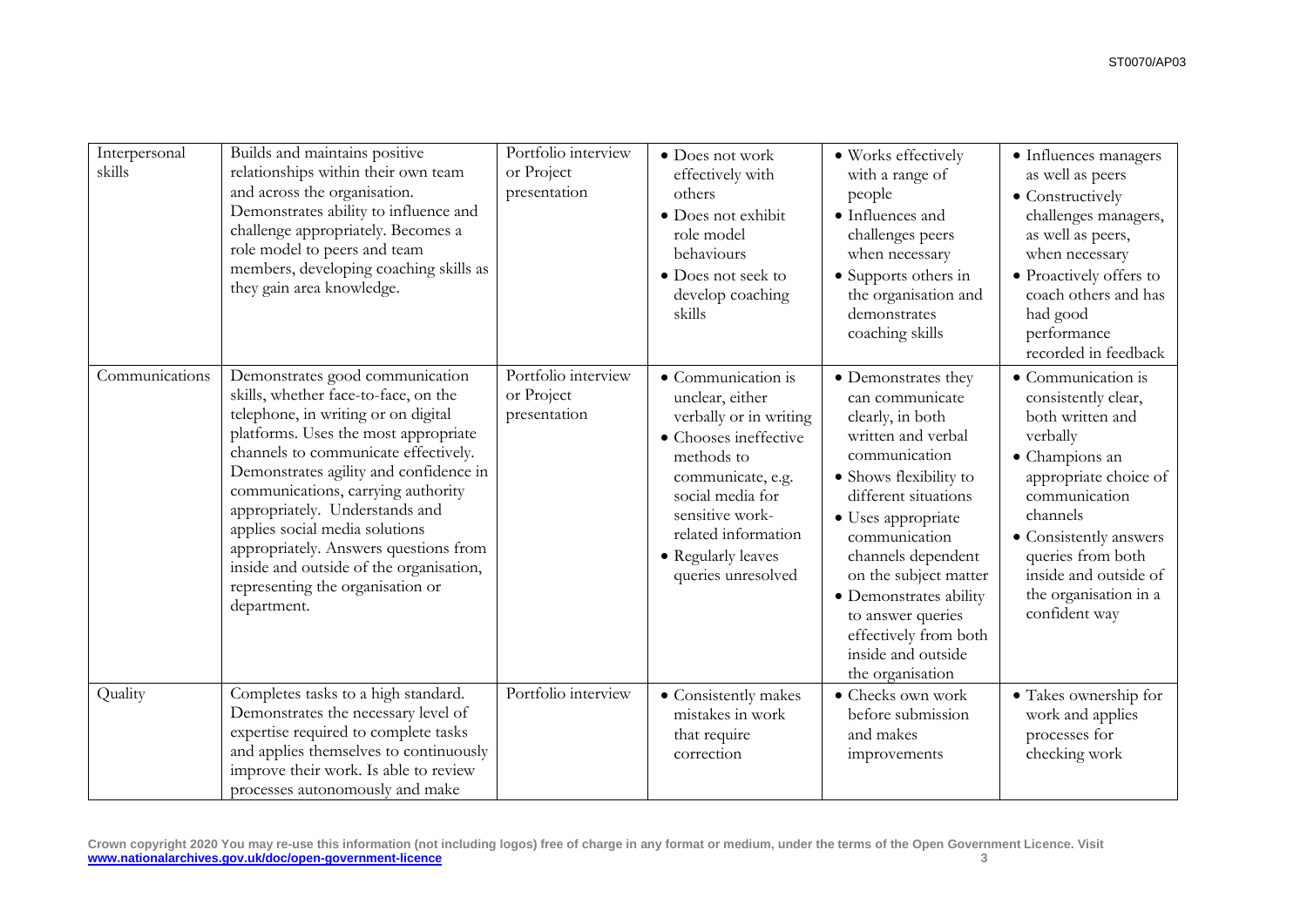|                              | suggestions for improvements. Shares<br>administrative best-practice across the<br>organisation e.g. coaches others to<br>perform tasks correctly. Applies<br>problem-solving skills to resolve<br>challenging or complex complaints<br>and is a key point of contact for<br>addressing issues.                                                                                                                                                                                                                                                                                                                                                                                                                                        |                                                   | • Fails to reflect on<br>learning and share it<br>with others<br>• Unable to work<br>autonomously                                                                                                                  | • Work is largely<br>accurate and meets<br>expectations<br>• Identifies areas for<br>improvement and<br>can justify why<br>• Promotes best<br>practice examples of<br>administration, such<br>as accurate records        | • Work is consistently<br>accurate and meets<br>the agreed outcomes<br>• Recommends and<br>implements process<br>improvements<br>· Proactively offers to<br>coach others in an<br>area of work and<br>communicates<br>requirements for<br>work                                                                                                          |
|------------------------------|----------------------------------------------------------------------------------------------------------------------------------------------------------------------------------------------------------------------------------------------------------------------------------------------------------------------------------------------------------------------------------------------------------------------------------------------------------------------------------------------------------------------------------------------------------------------------------------------------------------------------------------------------------------------------------------------------------------------------------------|---------------------------------------------------|--------------------------------------------------------------------------------------------------------------------------------------------------------------------------------------------------------------------|--------------------------------------------------------------------------------------------------------------------------------------------------------------------------------------------------------------------------|---------------------------------------------------------------------------------------------------------------------------------------------------------------------------------------------------------------------------------------------------------------------------------------------------------------------------------------------------------|
| Planning and<br>organisation | Takes responsibility for initiating and<br>completing tasks, manages priorities<br>and time in order to successfully meet<br>deadlines. Positively manages the<br>expectations of colleagues at all levels<br>and sets a positive example for others<br>in the workplace. Makes suggestions<br>for improvements to working practice,<br>showing understanding of implications<br>beyond the immediate environment<br>(e.g. impact on clients, suppliers, other<br>parts of the organisation). Manages<br>resources e.g. equipment or facilities.<br>Organises meetings and events, takes<br>minutes during meetings and creates<br>action logs as appropriate. Takes<br>responsibility for logistics e.g. travel<br>and accommodation. | Portfolio interview<br>or Project<br>presentation | • Does not plan work<br>effectively<br>• Ineffective at<br>managing<br>expectations and<br>unrealistic when<br>setting timescales<br>$\bullet$ Does not<br>demonstrate an<br>awareness of the<br>wider environment | · Plans work and<br>achieves deadlines<br>• Shares areas to<br>improve plans with<br>others<br>• Effectively manages<br>resources and<br>meetings<br>• Takes responsibility<br>for logistics and can<br>provide examples | • Makes plans that<br>efficiently maximise<br>resources and<br>personally ensures<br>results are achieved<br>• Improves the<br>management of<br>resources e.g.<br>identifies cost savings<br>or process<br>improvements<br>· Is proactive in taking<br>responsibility for<br>areas of logistics and<br>has excellent<br>examples to<br>demonstrate this |
| Project<br>management        | Uses relevant project management<br>principles and tools to scope, plan,<br>monitor and report. Plans required<br>resources to successfully deliver                                                                                                                                                                                                                                                                                                                                                                                                                                                                                                                                                                                    | Project presentation<br>or Knowledge test         | · Project management<br>is not effective, e.g.<br>lack of plans or<br>unrealistic                                                                                                                                  | $\bullet$ Effectively plans and<br>manages small<br>projects                                                                                                                                                             | · Plans and manages a<br>significant project<br>and can describe                                                                                                                                                                                                                                                                                        |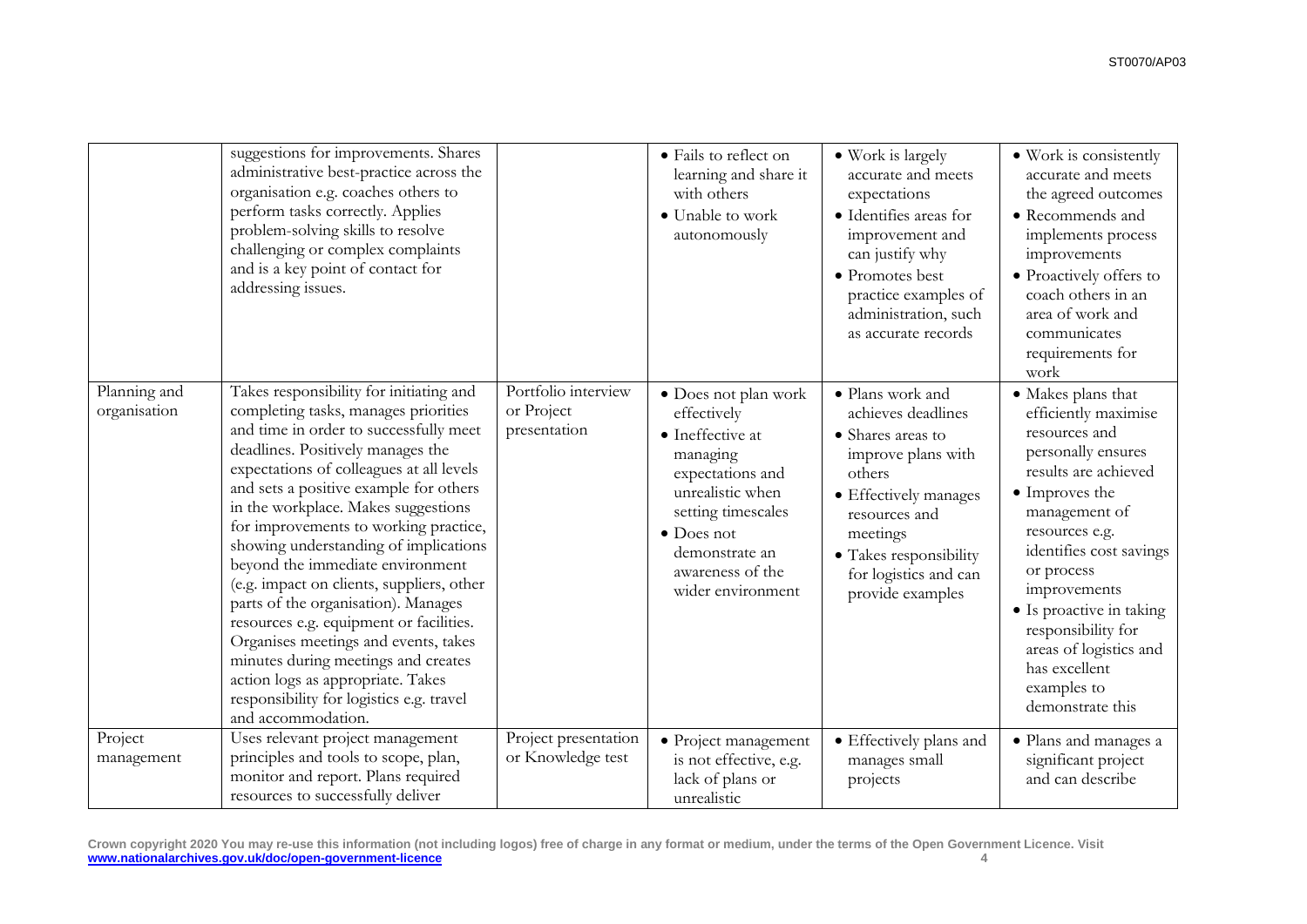|                          | projects. Undertakes and leads projects<br>as and when required.                                                                                                                         |                                                                                 | expectations and<br>execution<br>· Cannot demonstrate<br>an understanding of<br>project management<br>tools and principles                                                                       | • Able to lead small<br>projects when<br>required<br>• Demonstrates some<br>understanding of<br>project management<br>tools and principles                                                                                                                 | what made it a<br>success<br>• Demonstrates strong<br>leadership skills when<br>managing a project<br>• Understands and is<br>able to apply a strong<br>grasp of project<br>management tools<br>and principles |
|--------------------------|------------------------------------------------------------------------------------------------------------------------------------------------------------------------------------------|---------------------------------------------------------------------------------|--------------------------------------------------------------------------------------------------------------------------------------------------------------------------------------------------|------------------------------------------------------------------------------------------------------------------------------------------------------------------------------------------------------------------------------------------------------------|----------------------------------------------------------------------------------------------------------------------------------------------------------------------------------------------------------------|
| Knowledge                | What is required (in-depth<br>knowledge of organisation and wider<br>business environment)                                                                                               |                                                                                 |                                                                                                                                                                                                  |                                                                                                                                                                                                                                                            |                                                                                                                                                                                                                |
| The organisation         | Understands organisational purpose,<br>activities, aims, values, vision for the<br>future, resources and the way that the<br>political/economic environment<br>affects the organisation. | Portfolio interview<br>or Knowledge test<br>(political/economic<br>environment) | • Does not show any<br>knowledge of the<br>organisation's<br>purpose, aims and<br>ways of working<br>· Cannot demonstrate<br>an understanding of<br>the political and<br>economic<br>environment | • Shows a working<br>knowledge of the<br>organisations<br>purpose, aims and<br>ways of working,<br>putting it in context<br>of the local (or<br>sector) environment<br>• Provides some<br>understanding of the<br>political and<br>economic<br>environment | • Shows a thorough<br>understanding of the<br>organisation's<br>purpose, aims and<br>way of working,<br>putting it in context<br>of the wider<br>economy and<br>political environment                          |
| Value of their<br>skills | Knows organisational structure and<br>demonstrates understanding of how<br>their work benefits the organisation.<br>Knows how they fit within their team                                 | Portfolio interview<br>or Project<br>presentation                               | • Shows a limited<br>understanding of the<br>organisation<br>• Cannot identify how<br>their work<br>contributes or how                                                                           | • Understands the<br>structure of the<br>organisation and how<br>their work<br>contributes                                                                                                                                                                 | • Understands the<br>structure of the<br>organisation and is<br>able to discuss how<br>different teams<br>support each other                                                                                   |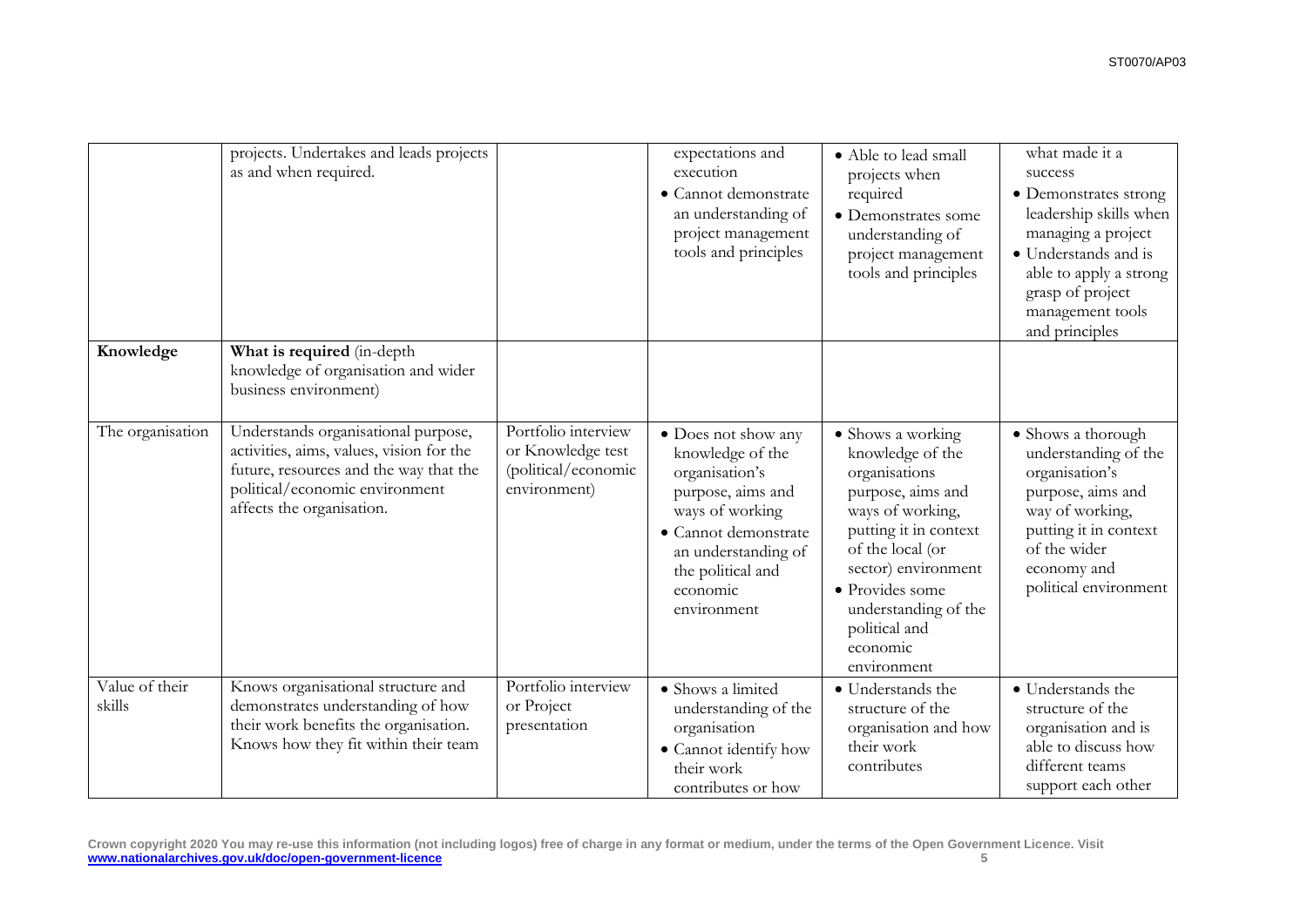|                        | and recognises how their skills can<br>help them to progress their career.                                                                                                                                                                                                                                                                                                                     |                                                                                                                                                            | they fit within the<br>team                                                                                                  | • Identifies their role<br>within the team and<br>value of their skills                                                                                                               | • Understands the<br>contribution their<br>work makes and<br>promotes its value<br>• Identifies their role<br>within the team and<br>is able to compare<br>their skills with<br>others                  |
|------------------------|------------------------------------------------------------------------------------------------------------------------------------------------------------------------------------------------------------------------------------------------------------------------------------------------------------------------------------------------------------------------------------------------|------------------------------------------------------------------------------------------------------------------------------------------------------------|------------------------------------------------------------------------------------------------------------------------------|---------------------------------------------------------------------------------------------------------------------------------------------------------------------------------------|---------------------------------------------------------------------------------------------------------------------------------------------------------------------------------------------------------|
| Stakeholders           | Has a practical knowledge of<br>managing stakeholders and their<br>differing relationships to an<br>organisation. This includes internal<br>and external customers, clients and/or<br>suppliers. Liaises with<br>internal/external customers, suppliers<br>or stakeholders from inside or outside<br>the UK. Engages and fosters<br>relationships with suppliers and<br>partner organisations. | Portfolio interview<br>or Project<br>presentation and<br>may also be<br>demonstrated in the<br>Knowledge test<br>(stakeholder<br>management<br>principles) | $\bullet$ Does not<br>understand the<br>principles of<br>stakeholder<br>management<br>• Does not build good<br>relationships | • Understands how to<br>manage stakeholders,<br>e.g. clarifying and<br>delivering on<br>expectations<br>• Demonstrates they<br>have worked with<br>stakeholders to<br>achieve results | • Understands and<br>follows the principles<br>of stakeholder<br>management<br>$\bullet$ Goes beyond<br>expectations to build<br>constructive<br>relationships with<br>stakeholders                     |
| Relevant<br>regulation | Understands laws and regulations that<br>apply to their role including data<br>protection, health & safety,<br>compliance etc. Supports the company<br>in applying the regulations.                                                                                                                                                                                                            | Knowledge test or<br>Portfolio interview                                                                                                                   | • Does not know the<br>relevant laws and<br>regulation for their<br>job and has not<br>followed them in the<br>past          | • Demonstrates<br>knowledge of<br>relevant laws and<br>regulation and<br>consistently follows<br>them                                                                                 | • Shows a thorough<br>knowledge of<br>relevant laws and<br>regulations and<br>consistently follows<br>them<br>• Champions<br>adherence to relevant<br>laws and regulation<br>within the<br>organisation |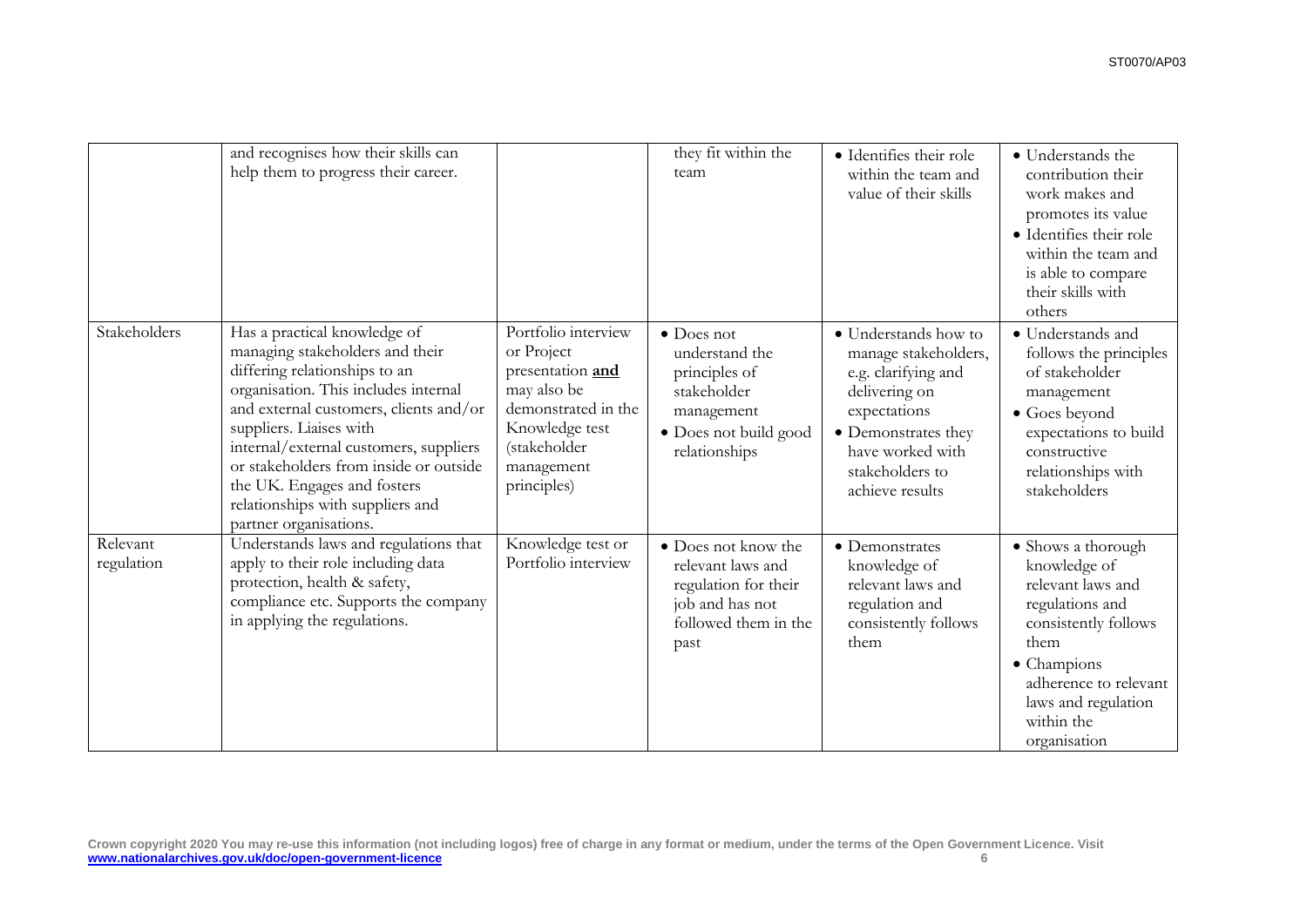| Policies                           | Understands the organisation's internal<br>policies and key business policies<br>relating to sector.                                                                                                                                                                                                                                                                                 | Portfolio interview                      | • Does not fully know<br>or understand the<br>organisation's<br>internal policies                                                                                              | • Understands and<br>follows the<br>organisation's<br>internal policies                                                                                                             | • Understands and<br>promotes the<br>organisations internal<br>policies                                                                                                                                                                        |
|------------------------------------|--------------------------------------------------------------------------------------------------------------------------------------------------------------------------------------------------------------------------------------------------------------------------------------------------------------------------------------------------------------------------------------|------------------------------------------|--------------------------------------------------------------------------------------------------------------------------------------------------------------------------------|-------------------------------------------------------------------------------------------------------------------------------------------------------------------------------------|------------------------------------------------------------------------------------------------------------------------------------------------------------------------------------------------------------------------------------------------|
| <b>Business</b><br>fundamentals    | Understands the applicability of<br>business principals such as managing<br>change, business finances and project<br>management.                                                                                                                                                                                                                                                     | Knowledge test                           | • Does not know the<br>fundamentals of<br>business, including<br>finances, managing<br>change and project<br>management                                                        | • Knows the<br>fundamentals of<br>business, including<br>finances, managing<br>change and project<br>management                                                                     | • Knows the<br>fundamentals of<br>business, can relate<br>them to their<br>administrative<br>occupation and show<br>how they make an<br>impact                                                                                                 |
| Processes                          | Understands the organisation's<br>processes, e.g. making payments or<br>processing customer data. Is able to<br>review processes autonomously and<br>make suggestions for improvements.<br>Applying a solutions-based approach<br>to improve business processes and<br>helping define procedures.<br>Understands how to administer billing,<br>process invoices and purchase orders. | Project presentation                     | • Does not<br>understand the<br>processes of the<br>organisation and<br>follows them<br>inconsistently<br>• Makes limited or<br>impractical<br>suggestions for<br>improvements | • Understands and<br>consistently follows<br>the organisation's<br>processes<br>· Makes suggestions<br>for small<br>improvements and<br>supports on<br>successful<br>implementation | • Understands and<br>follows<br>organisational<br>processes and<br>promotes them<br>adherence and<br>improvements<br>• Able to identify<br>inefficiencies or<br>ineffectiveness in a<br>process and support<br>on successful<br>implementation |
| External<br>environment<br>factors | Understands relevant external factors<br>e.g. market forces, policy & regulatory<br>changes, supply chain etc. and the<br>wider business impact). Where<br>necessary understands the                                                                                                                                                                                                 | Knowledge test or<br>Portfolio interview | • Shows little<br>understanding of<br>how external factors<br>affect the<br>organisation                                                                                       | • Understand the<br>external factors<br>affecting the<br>organisation and how<br>they relate to their<br>role                                                                       | • Shows a deep<br>understanding of the<br>external factors<br>facing the<br>organisation and how                                                                                                                                               |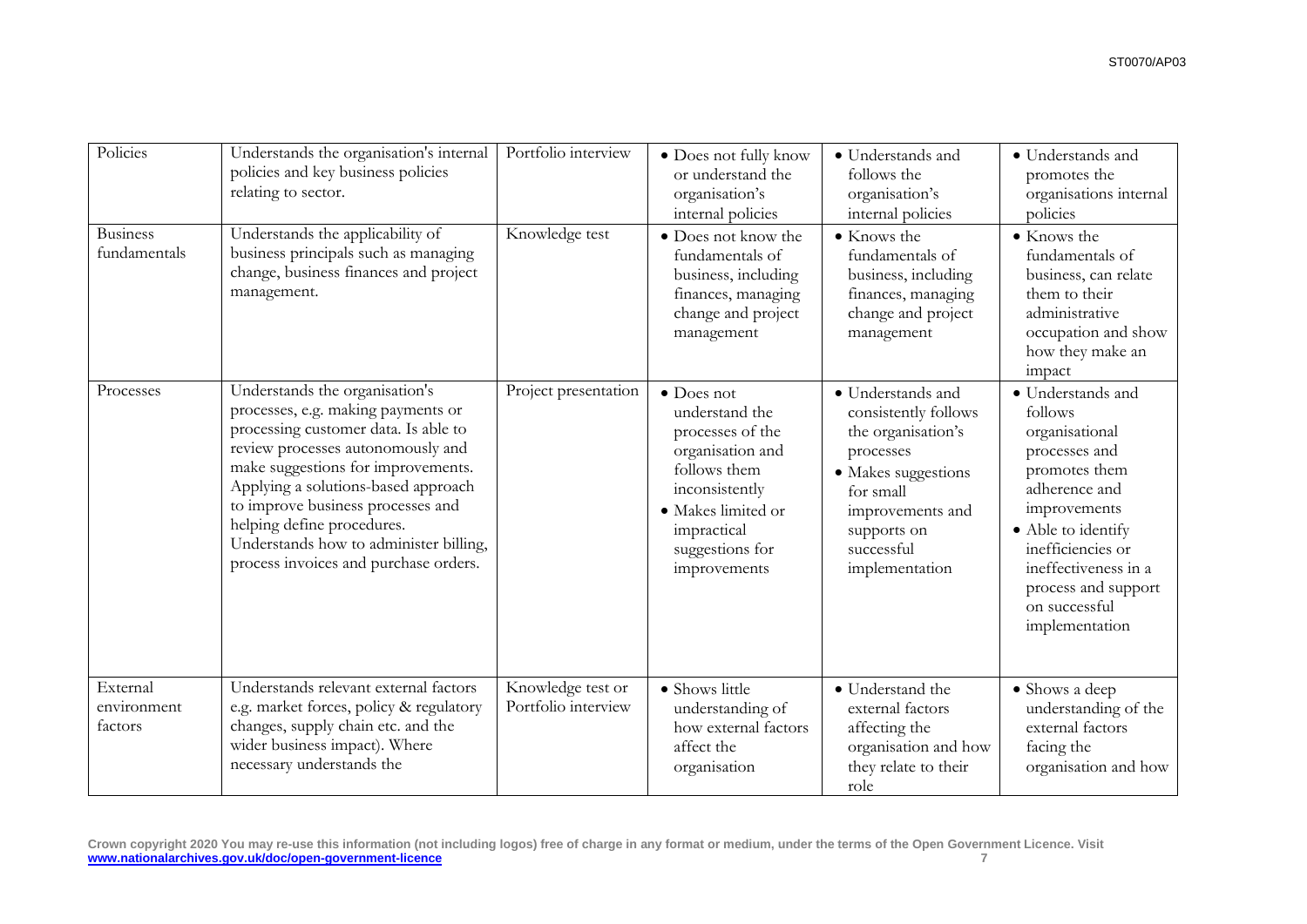| <b>Behaviours</b>  | international/global market in which<br>the employing organisation is placed.<br>What is required (Role-model<br>behaviours and positive contribution<br>to culture)                                                                                                                                                                                                                                                                                                                                                                         |                     |                                                                                                                                                                                                                                                                                                                                                                           |                                                                                                                                                                                                        | they relate to their<br>role<br>· Seeks additional<br>information about<br>how those factors are<br>developing                                                                                                                                                                                                        |
|--------------------|----------------------------------------------------------------------------------------------------------------------------------------------------------------------------------------------------------------------------------------------------------------------------------------------------------------------------------------------------------------------------------------------------------------------------------------------------------------------------------------------------------------------------------------------|---------------------|---------------------------------------------------------------------------------------------------------------------------------------------------------------------------------------------------------------------------------------------------------------------------------------------------------------------------------------------------------------------------|--------------------------------------------------------------------------------------------------------------------------------------------------------------------------------------------------------|-----------------------------------------------------------------------------------------------------------------------------------------------------------------------------------------------------------------------------------------------------------------------------------------------------------------------|
| Professionalism    | Behaves in a professional way. This<br>includes: personal presentation,<br>respect, respecting and encouraging<br>diversity to cater for wider audiences,<br>punctuality and attitude to colleagues,<br>customers and key stakeholders.<br>Adheres to the organisation's code of<br>conduct for professional use of social<br>media. Acts as a role model,<br>contributing to team cohesion and<br>productivity – representing the<br>positive aspects of team culture and<br>respectfully challenging inappropriate<br>prevailing cultures. | Portfolio interview | • Does not behave in<br>a professional way<br>• Has failed to be<br>punctual on an<br>ongoing basis and<br>has shown a<br>negative attitude<br>towards colleagues<br>• Does not follow the<br>standards of conduct<br>required by the<br>organisation<br>• Disrespectful to<br>different<br>backgrounds and<br>does not challenge<br>inappropriate<br>prevailing cultures | • Consistently behaves<br>in a professional way,<br>showing punctuality,<br>respect for others<br>and personal<br>presentation<br>• Follows the standard<br>of conduct required<br>by the organisation | • Is a role model<br>employee, showing<br>professionalism in<br>their conduct,<br>punctuality,<br>presentation and<br>respect for others,<br>irrespective of<br>background; even in<br>difficult<br>circumstances<br>• Can be relied upon<br>to represent the team<br>and be an<br>ambassador for the<br>organisation |
| Personal qualities | Shows exemplary qualities that are<br>valued including integrity, reliability,<br>self-motivation, being pro-active and a                                                                                                                                                                                                                                                                                                                                                                                                                    | Portfolio interview | · Has not shown<br>integrity, reliability,                                                                                                                                                                                                                                                                                                                                | • Regularly shows<br>integrity, reliability,                                                                                                                                                           | • Always shows<br>integrity, reliability,<br>positivity and self-                                                                                                                                                                                                                                                     |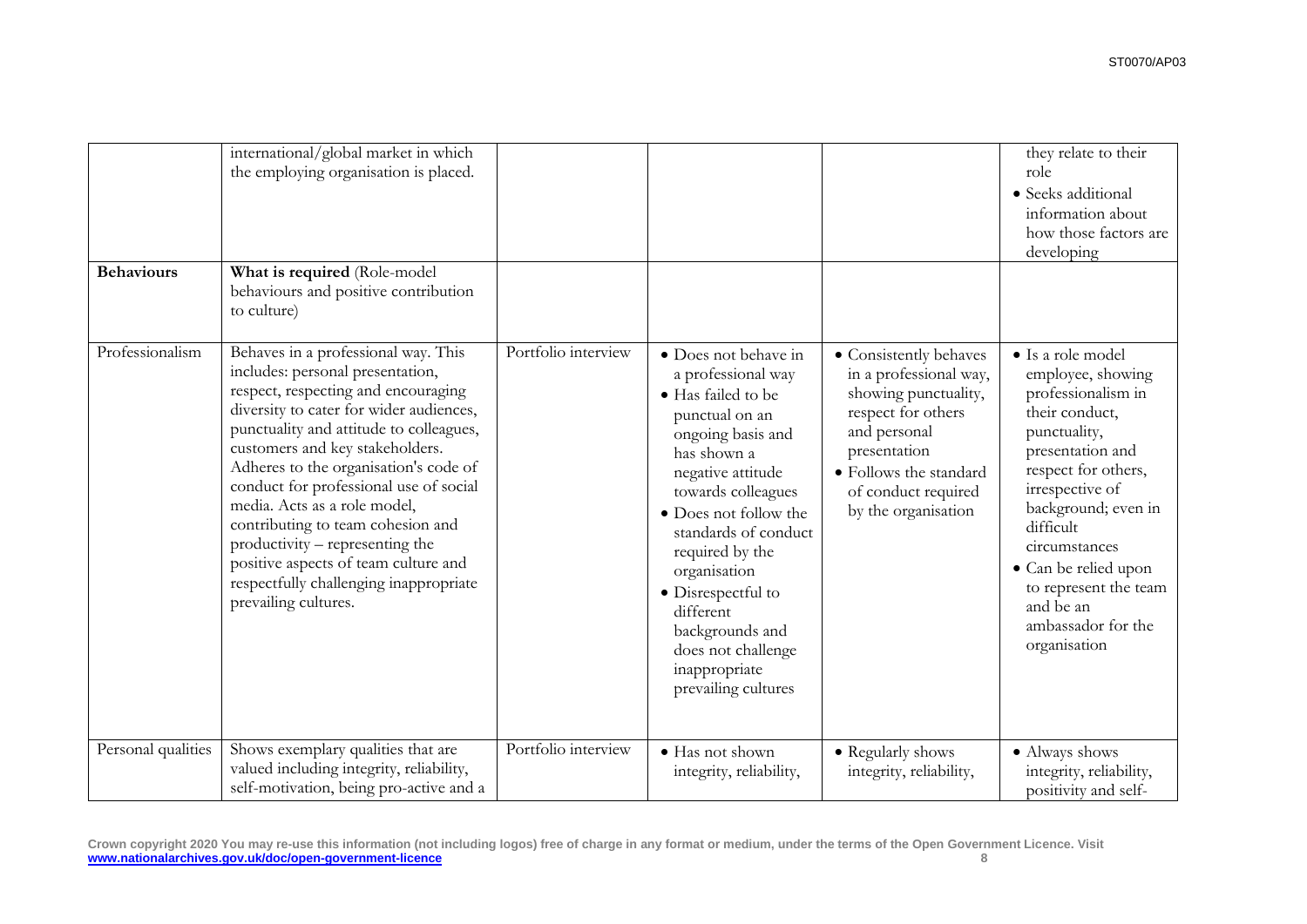|                         | positive attitude. Motivates others<br>where responsibility is shared.                                                                                                                                                                                                                                                                                                                                         | or Project<br>presentation                        | positivity and self-<br>motivation                                                                                                                                                                                                                      | positivity and self-<br>motivation                                                                                                                                                                                                                                                                                   | motivation and<br>successfully<br>encourages others to<br>show more of these<br>qualities                                                                                                                                                                                               |
|-------------------------|----------------------------------------------------------------------------------------------------------------------------------------------------------------------------------------------------------------------------------------------------------------------------------------------------------------------------------------------------------------------------------------------------------------|---------------------------------------------------|---------------------------------------------------------------------------------------------------------------------------------------------------------------------------------------------------------------------------------------------------------|----------------------------------------------------------------------------------------------------------------------------------------------------------------------------------------------------------------------------------------------------------------------------------------------------------------------|-----------------------------------------------------------------------------------------------------------------------------------------------------------------------------------------------------------------------------------------------------------------------------------------|
| Managing<br>performance | Takes responsibility for their own<br>work, accepts feedback in a positive<br>way, uses initiative and shows<br>resilience. Also takes responsibility for<br>their own development, knows when<br>to ask questions to complete a task<br>and informs their line manager when a<br>task is complete. Performs thorough<br>self-assessments of their work and<br>complies with the organisation's<br>procedures. | Portfolio interview<br>or Project<br>presentation | • Does not ask<br>questions or clarify<br>expectations<br>• Negative attitude<br>towards supervision<br>and coaching to<br>deliver their work to<br>the agreed level of<br>quality<br>· Cannot demonstrate<br>a constructive<br>response to<br>feedback | $\bullet$ Clarifies<br>requirements and<br>takes responsibility<br>for work produced<br>$\bullet$ Acts with<br>responsibility and<br>delivers their work to<br>the right level of<br>quality without<br>requiring additional<br>supervision and<br>coaching<br>• Asks for feedback<br>and takes feedback<br>on board | • Shows a strong<br>personal<br>responsibility for all<br>aspects of their work<br>and can work with<br>minimal supervision,<br>whist adhering to<br>policies, procedures<br>and standards.<br>• Takes feedback on<br>board and<br>continually assesses<br>the quality of their<br>work |
| Adaptability            | Is able to accept and deal with<br>changing priorities related to both<br>their own work and to the<br>organisation.                                                                                                                                                                                                                                                                                           | Portfolio interview<br>or Project<br>presentation | • Can be disorientated<br>by, or defensive<br>towards, change                                                                                                                                                                                           | • Accepts and<br>responds positively<br>to change                                                                                                                                                                                                                                                                    | • Accepts change,<br>evaluates the impact<br>of any change and<br>seeks to use it to<br>improve their work                                                                                                                                                                              |
| Responsibility          | Demonstrates taking responsibility for<br>team performance and quality of<br>projects delivered. Takes a clear<br>interest in seeing that projects are<br>successfully completed and customer<br>requests handled appropriately. Takes<br>initiative to develop own and others'<br>skills and behaviours.                                                                                                      | Portfolio interview<br>or Project<br>presentation | • Shifts responsibility<br>to others and<br>excuses the situation<br>when levels of<br>quality or efficiency<br>are not met                                                                                                                             | • Accepts personal<br>responsibility for<br>their own work,<br>delivering their work<br>on time and to the<br>right level of quality<br>• Demonstrates<br>ownership and                                                                                                                                              | • Role model who<br>takes personal<br>responsibility for<br>themselves and peers<br>• Aims to deliver work<br>within targets and<br>deliver more than<br>required in their role                                                                                                         |